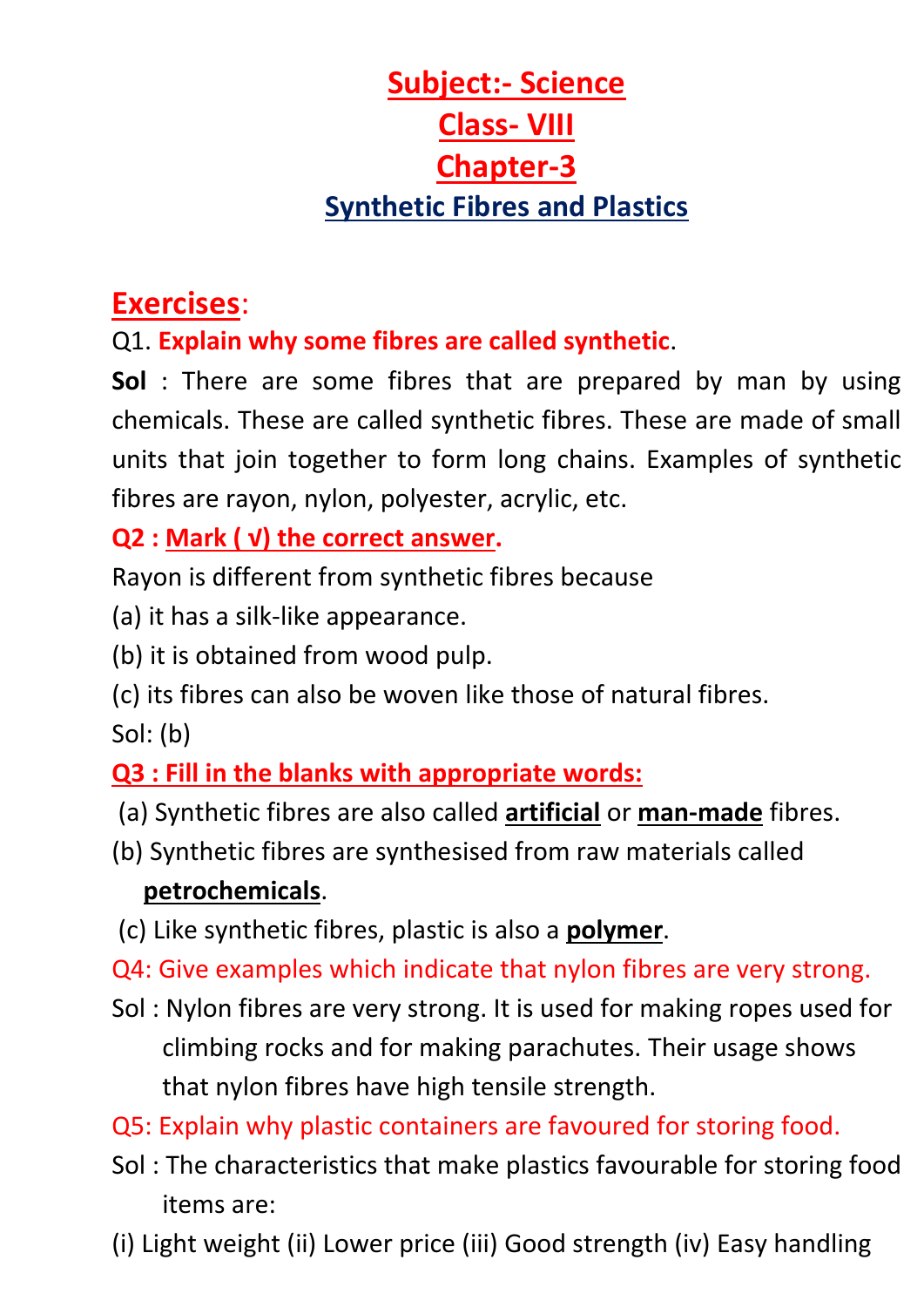#### Q6: Explain the difference between thermoplastic and thermosetting plastics.

Sol : There are two types of plastics: Thermosetting plastics and Thermoplastics.

| Thermosetting plastics          | Thermoplastics                     |
|---------------------------------|------------------------------------|
| Thermosetting plastic cannot be | Thermoplastic can be bent easily   |
| bent easily. It may break when  |                                    |
| forced to bend                  |                                    |
| Thermosetting plastic cannot be | Thermoplastic can be softened      |
| softened by heating. Thus, it   | easily by heating. Thus, it can be |
| cannot be reshaped once         | reshaped.                          |
| moulded.                        |                                    |

Q7: Explain why the following are made of thermosetting plastics.

(a) Saucepan handles

(b) Electric plugs/switches/plug boards

Sol : (a) Saucepan handles are made of thermosetting plastics because these plastics do not get softened on heating. Also, thermosetting plastics such as bakelite are poor conductors of heat.

(b) Thermosetting plastics such as bakelite are poor conductors of heat and electricity. Therefore, they are used for making electric plugs, switches, plug boards, etc.

Q8: Categorize the materials of the following products into 'can be recycled' and 'cannot be recycled'.

 Telephone instruments, plastic toys, cooker handles, carry bags, ball point pens, plastic bowls, plastic covering on electrical wires, plastic chairs, electrical switches.

| I<br>ı<br>ı<br>× |  |
|------------------|--|
|                  |  |

| Cannot be recycled         | Can be recycled                      |
|----------------------------|--------------------------------------|
| Telephone instruments      | Plastic toys                         |
|                            |                                      |
| Cooker handles             | <b>Plastic chairs</b>                |
| <b>Electrical switches</b> | Carry bags                           |
|                            | Plastic covering on electrical wires |
|                            | <b>Ball point pens</b>               |
|                            | Plastic bowls.                       |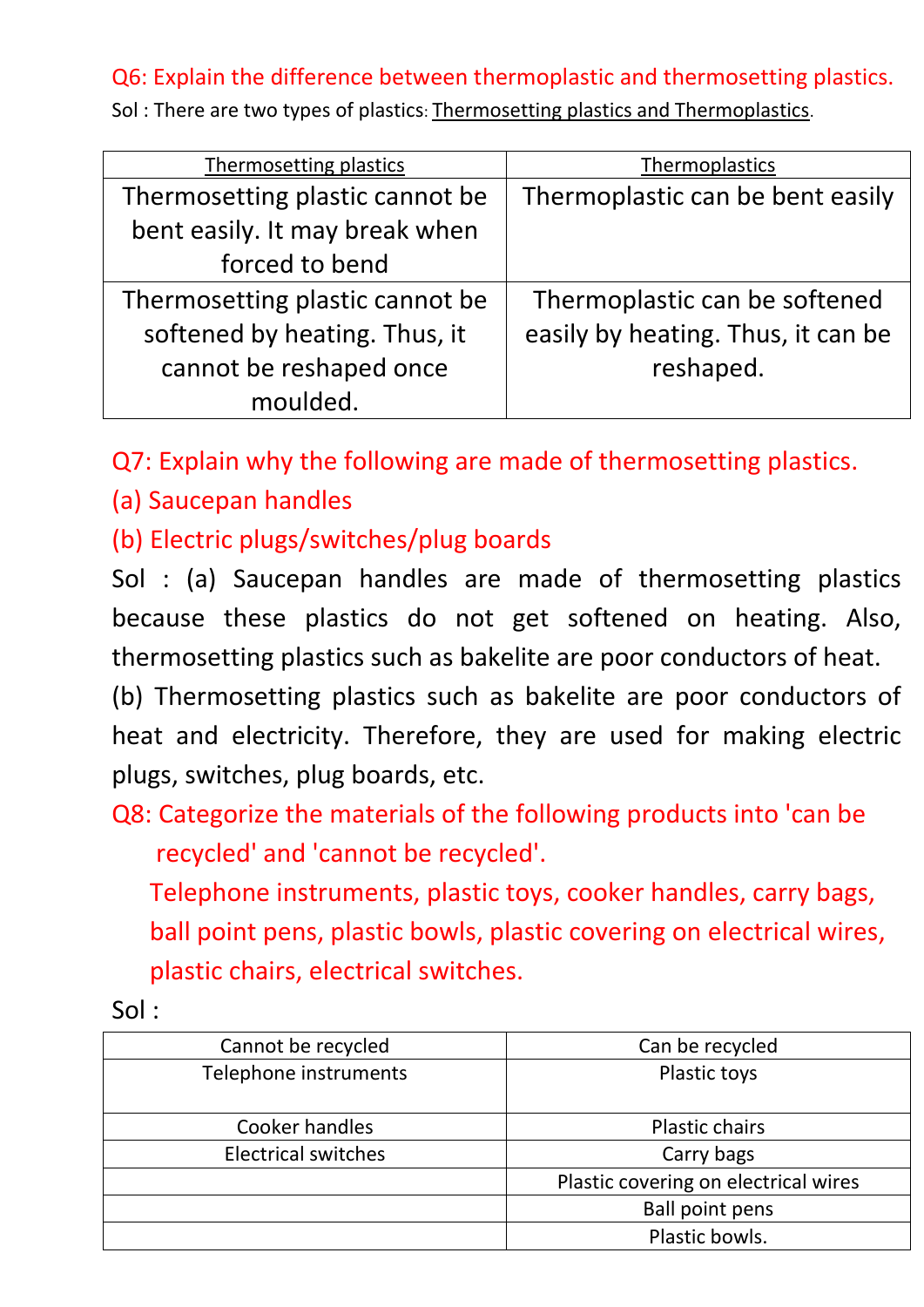Q9: Rana wants to buy shirts for summer. Should he buy cotton shirts or shirts made from synthetic material? Advise Rana, giving your reason.

Sol : Rana should buy shirts made from cotton. This is because cotton is a good absorber of water. It can soak the sweat coming out of our body and expose it to the environment. Thus, it helps in evaporating the liquid (sweat), thereby cooling our body.

Q10: Give examples to show that plastics are non-corrosive in nature. Sol : Plastics are not corroded even if they come in contact with strong chemicals. This is because of their non-reactive nature with most materials. For example, the cleansing chemicals that we use at home are stored in plastic bottles, instead of metal containers.

Q11. Should the handle and bristles of a tooth brush be made of the same material? Explain your answer.

Sol : No. The handle and bristles of a tooth brush should be made of different materials. The handle of a toothbrush should be hard and strong, while the bristles should be soft and flexible.

Q12: 'Avoid plastics as far as possible'. Comment on this advice.

Sol : Plastics are non-biodegradable. Once introduced into the environment, they take several years to decompose. Plastics add to the environmental pollution. They cannot be burnt as when burnt, they release poisonous gases. Plastic bags thrown in the garbage dump are swallowed by animals like cows. These plastic bags choke their respiratory system and can even prove fatal. Therefore, we should avoid plastics as far as possible.

Q13. Match the terms of column A correctly with the phrases given in column B.

| (i) Polyester | (a) Prepared by using |
|---------------|-----------------------|
|               | wood pulp             |